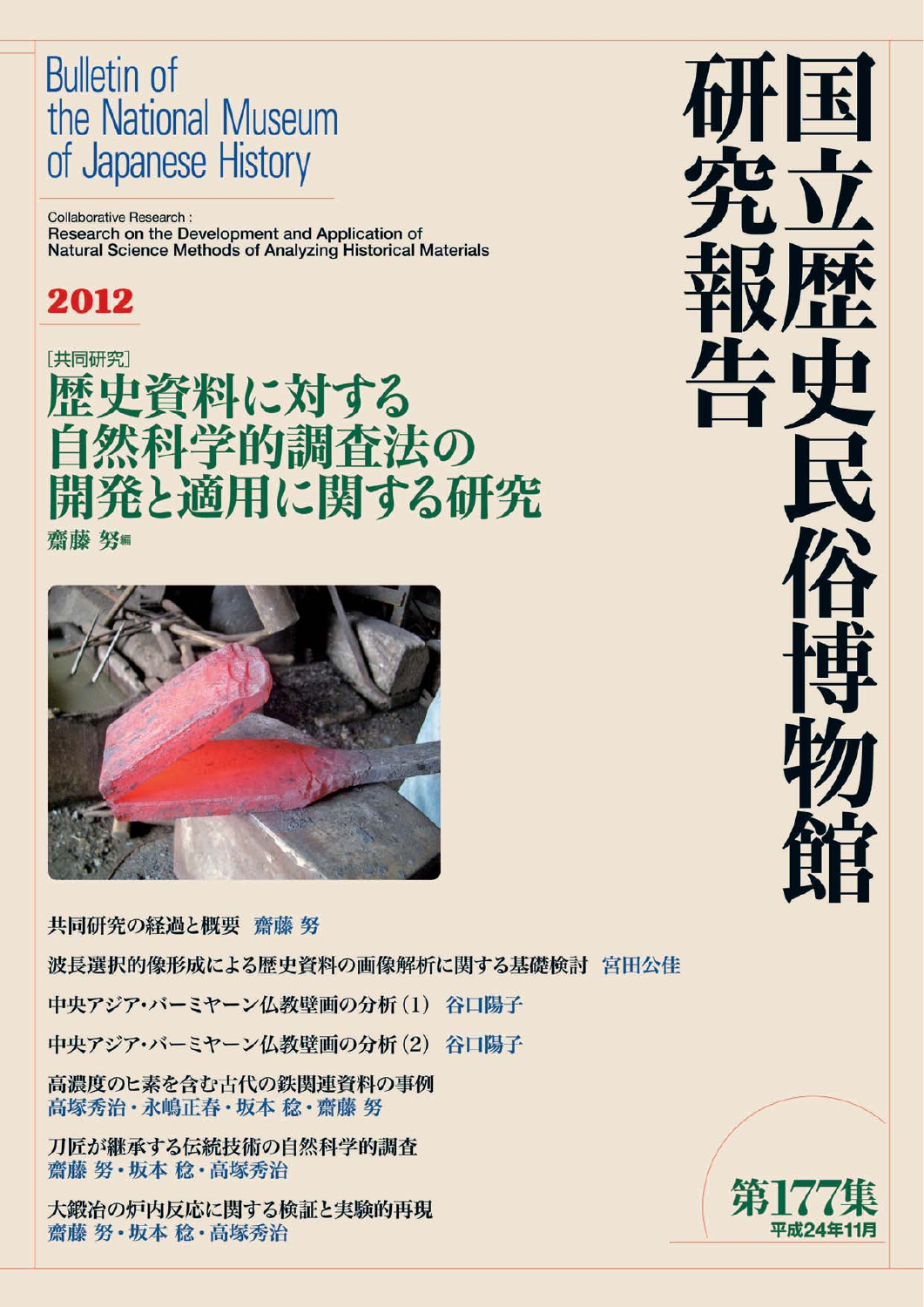# Bulletin of the National Museum of Japanese History

# **国立歴史民俗博物館 研究報告** 第**177**集

Research on the Development and Application of Natural Science Methods of Analyzing Historical Materials

Edited by SAITO Tsutomu 齋藤 努 編

Collaborative Research: [共同研究] 歴史資料に対する自然科学的調査法 の開発と適用に関する研究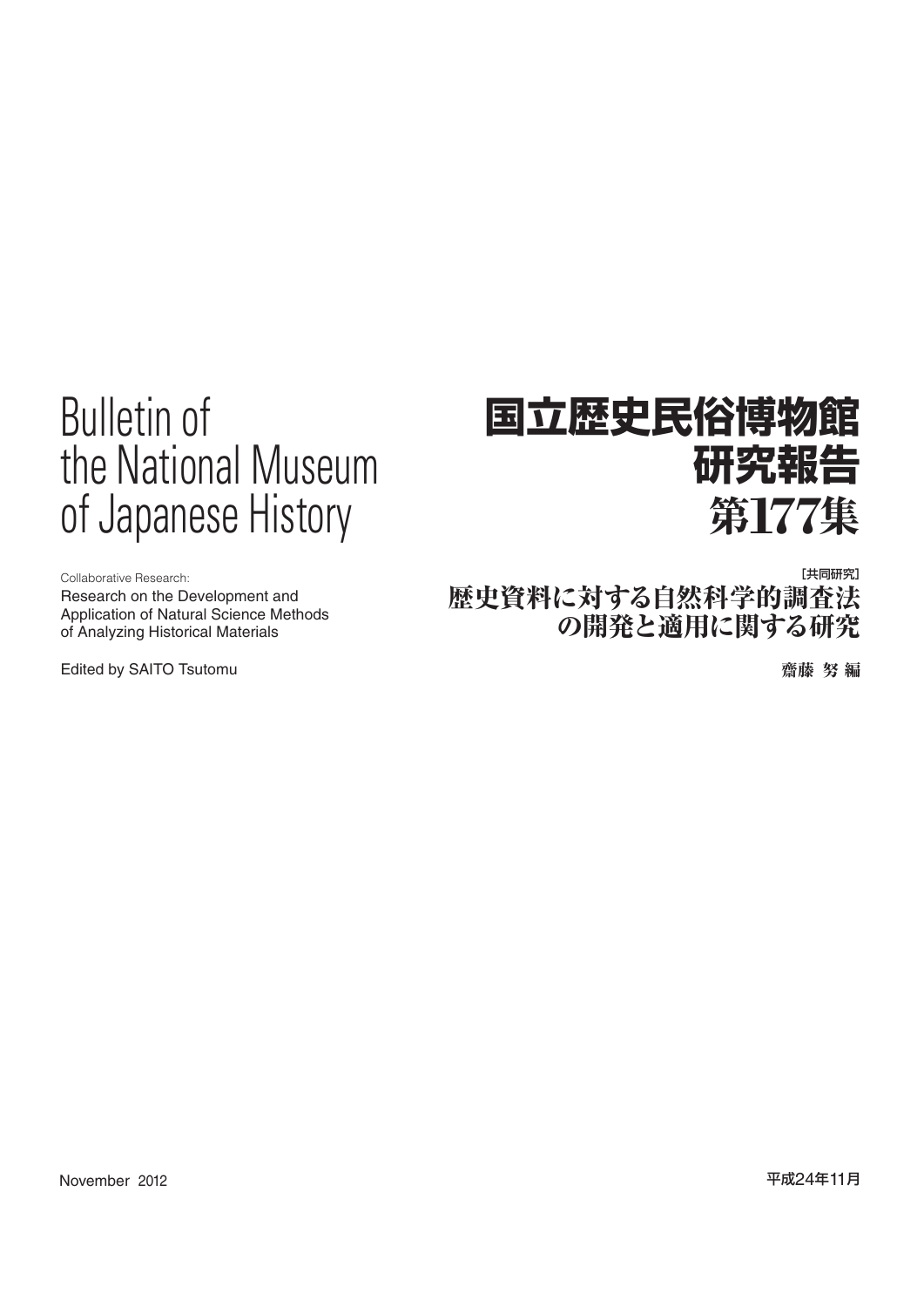## 国立歴史民俗博物館研究報告 第177集 [共同研究]歴史資料に対する自然科学的調査法の開発と適用に関する研究

## 目 次

| の画像解析に関する基礎検討                                                                                       |           |
|-----------------------------------------------------------------------------------------------------|-----------|
| 中央アジア・バーミヤーン仏教壁画の分析(1)―― 谷口陽子 ………………………………………… 29<br>シンクロトロン放射光を用いた SR-µFTIR,<br>SR-uXRF/SR-uXRD 分析 |           |
| 中央アジア・バーミヤーン仏教壁画の分析(2)―― 谷口陽子 ………………………………………… 81<br>GC/MS、ELISA法による有機物質の同定                         |           |
| 高濃度のヒ素を含む古代の鉄関連資料の事例–––高塚秀治・永嶋正春 …………………… 107                                                       | 坂本 稔・齋藤 努 |
| 刀匠が継承する伝統技術の自然科学的調査―― 齋藤 努・坂本 稔・高塚秀治 …… 127                                                         |           |
| 大鍛冶の炉内反応に関する検証と実験的再現— 齋藤 努・坂本 稔・高塚秀治 …… 179                                                         |           |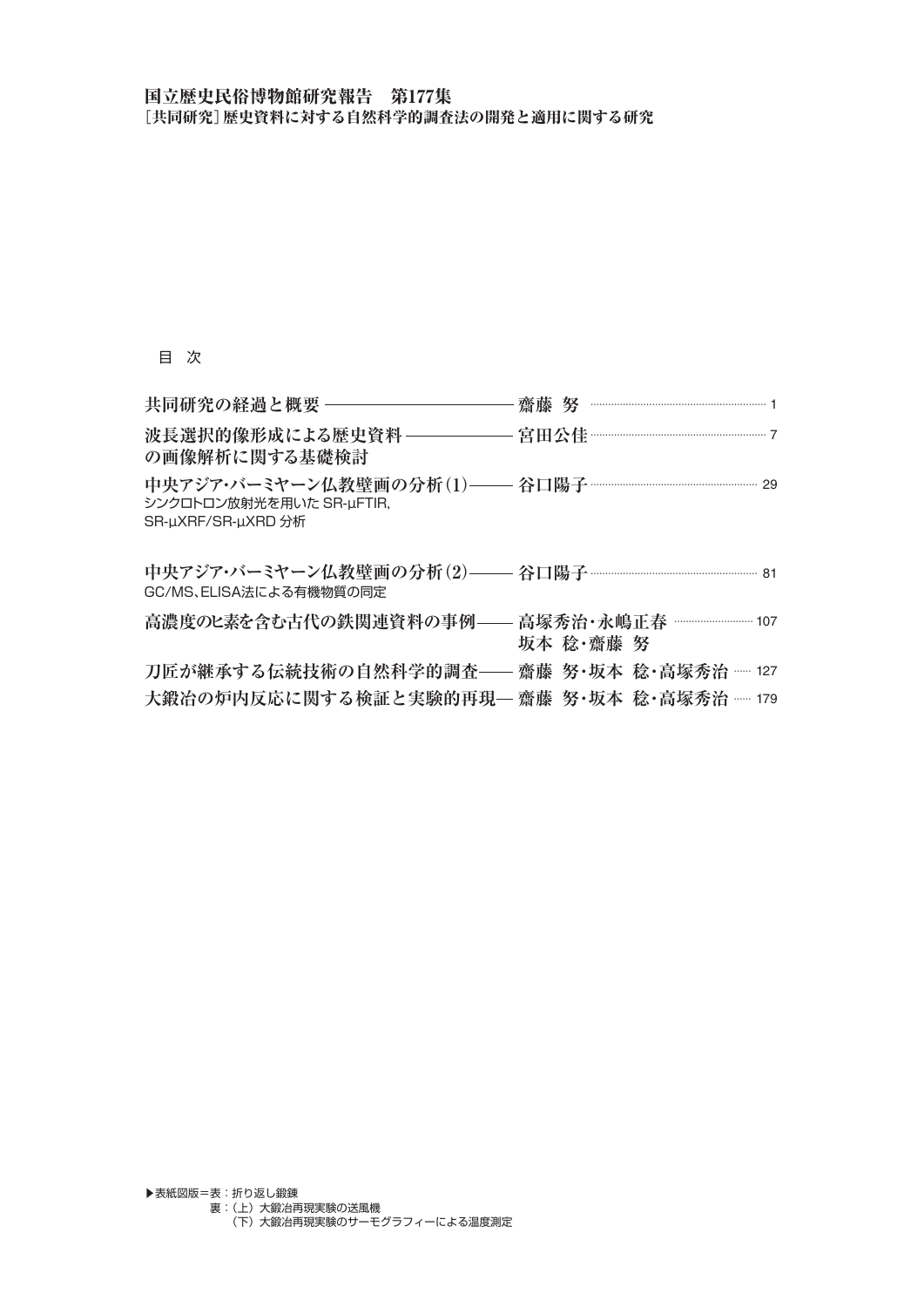Bulletin of the National Museum of Japanese History Vol.177 Collaborative Research: Research on the Development and Application of Natural Science Methods of Analyzing Historical Materials

Contents:

| SAITO Tsutomu    | - Progress and Overview of the Collaborative Research <b>Construct Contains and Street August</b> 1                                 |
|------------------|-------------------------------------------------------------------------------------------------------------------------------------|
|                  | MIYATA Kimiyoshi — Basic Study on Imagery for Historical Artifacts Based                                                            |
|                  |                                                                                                                                     |
| TANIGUCHI Yoko - | - Constituent Material Analysis of the Bamiyan Buddhist Wall Paintings                                                              |
|                  | in Central Asia (1): Using Synchrotron-based                                                                                        |
|                  |                                                                                                                                     |
|                  | TANIGUCHI Yoko ——— Constituent Material Analysis of the Bamiyan Buddhist Wall Paintings                                             |
|                  | in Central Asia (2): Organic Analysis Using GC/MS and ELISA <b>with the State Asia (2)</b> : Organic Analysis Using GC/MS and ELISA |
|                  | TAKATSUKA Hideharu, NAGASHIMA Masaharu, SAKAMOTO Minoru and SAITO Tsutomu                                                           |
|                  |                                                                                                                                     |
|                  | SAITO Tsutomu, SAKAMOTO Minoru and TAKATSUKA Hideharu                                                                               |
|                  | Scientific Studies on Traditional Techniques Inherited by Swordsmiths  127                                                          |
|                  | SAITO Tsutomu, SAKAMOTO Minoru and TAKATSUKA Hideharu                                                                               |
|                  | - Experimental Inspection and Reconstruction of Ookaji, a Pre-modern                                                                |
|                  | Process of Pig Iron Decarburizing <b>Construct Contract Construct Construct</b> 179                                                 |
|                  |                                                                                                                                     |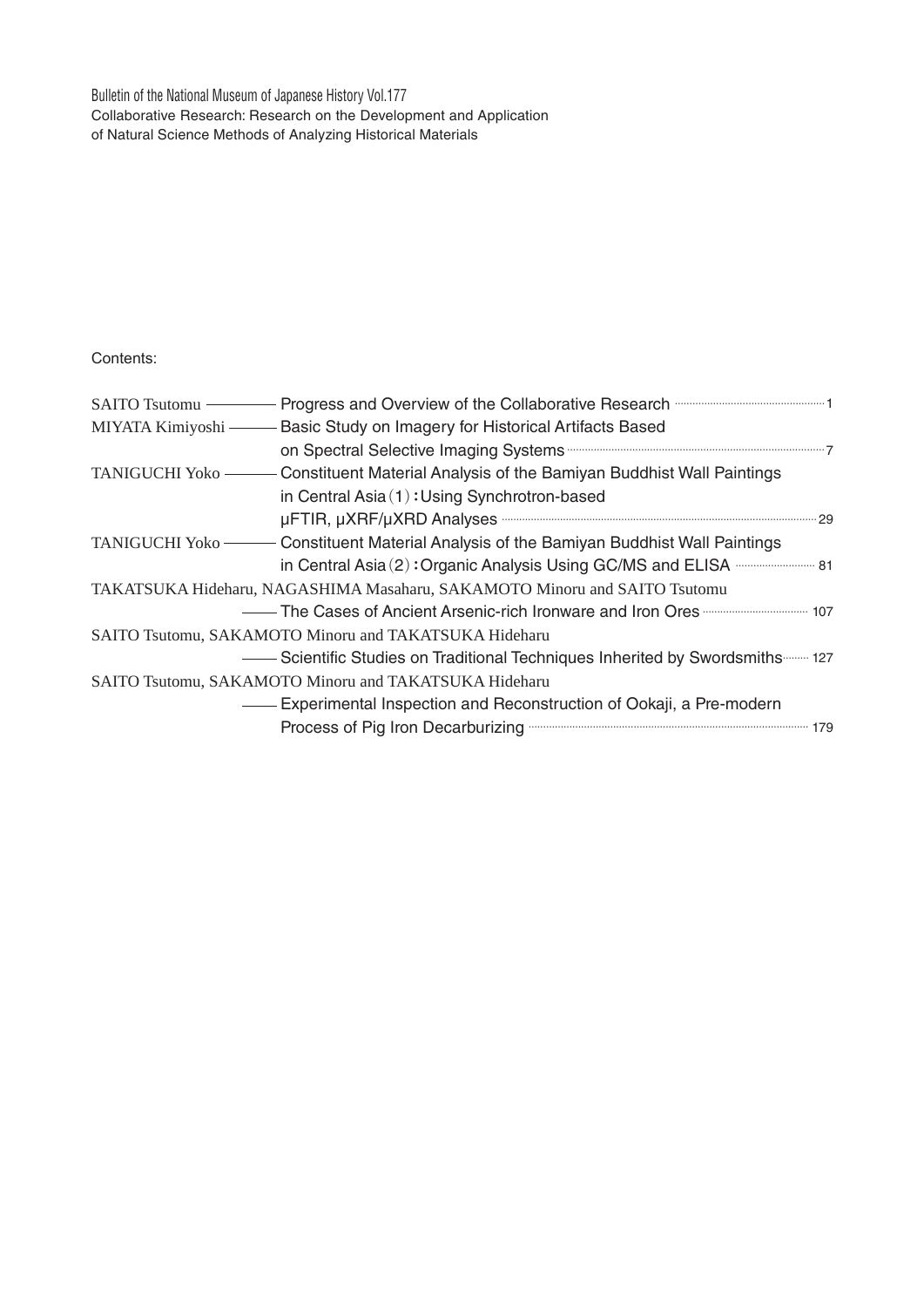#### [国立歴史民俗博物館研究報告編集委員会]

館外委員(五十音順)

- 今村峯雄 国立歴史民俗博物館名誉教授
- 岩城卓二 京都大学人文科学研究所
- 小島孝夫 成城大学文芸学部
- 小林謙一 中央大学文学部

#### 館内委員

- 安達文夫 情報資料研究系
- 上野祥史 考古研究系
- 小倉慈司 歴史研究系(編集委員長)
- 小池淳一 民俗研究系
- 藤尾慎一郎 考古研究系(研究推進センター長)

### 国立歴史民俗博物館研究報告 第 177 集 [共同研究]歴史資料に対する自然科学的調査法の開発と適用に関する研究 齋藤 努 編

# ●

平成 24 年(2012) 11 月 30 日 第 1 版第 1 刷発行

(非売品)

#### 発行所

#### ●

大学共同利用機関法人 人間文化研究機構

## 国立歴史民俗博物館

〒 285-8502 千葉県佐倉市城内町 117 ☎ 043-486-0123(代)

#### 印刷・製本所

#### $\bullet$

#### 株式会社 弘 文 社

〒 272-0033 千葉県市川市市川南 2-7-2 ☎ 047-324-5977

#### [装丁] 中山銀士

© 国立歴史民俗博物館 2012